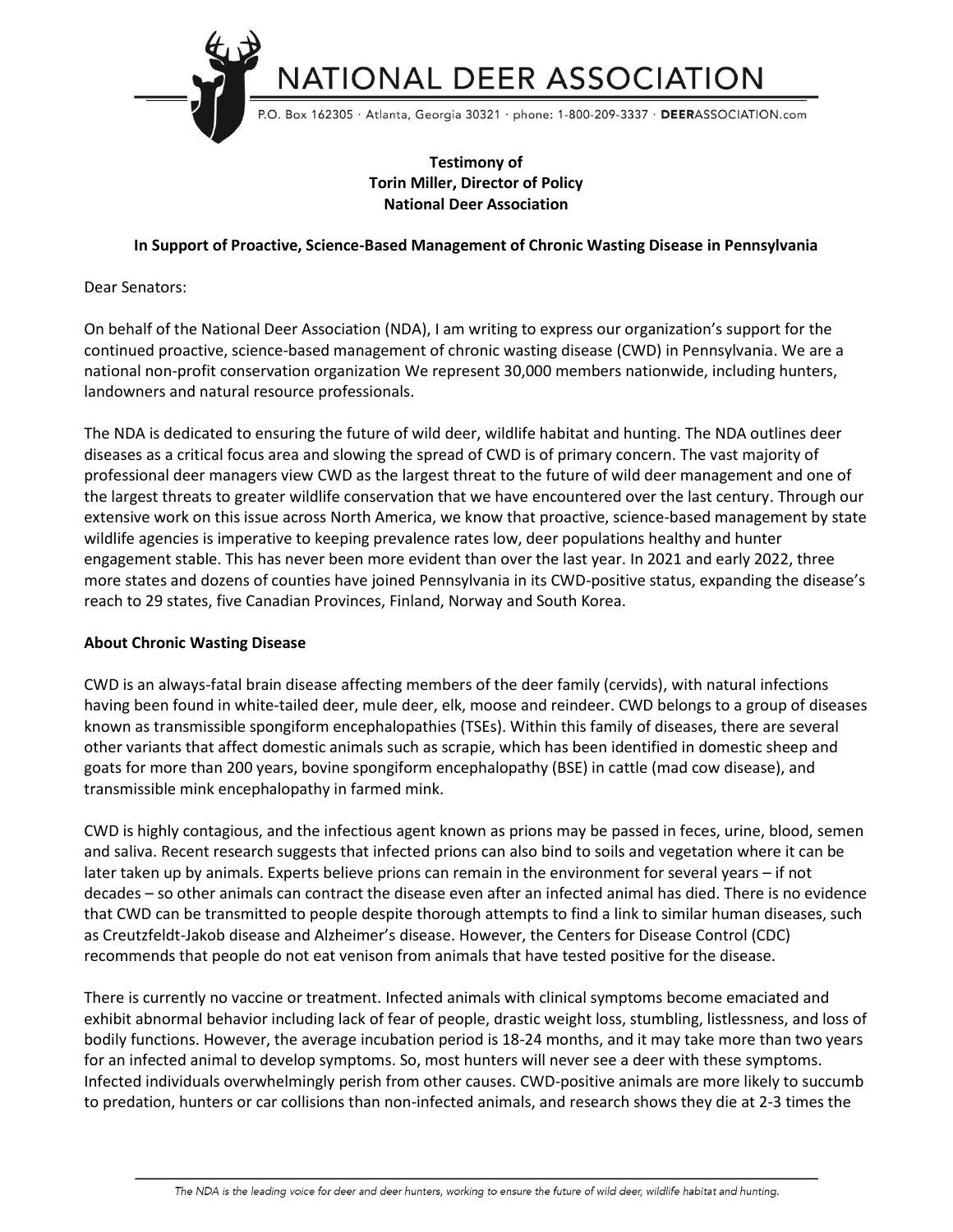rate of deer without the disease. The origin of CWD is unknown, and it may never be possible to definitively determine how or when it arose. It was first recognized as a syndrome in captive mule deer held in wildlife research facilities in Colorado in the late 1960s. Computer modeling suggests the disease may have been present in free-ranging populations of mule deer for more than 40 years before first detection.

## **An Urgent Need**

Undoubtedly, the wild deer hunting tradition and industry in Pennsylvania have deep and widespread roots, and like many in this room today, I grew up and remain a proud Pennsylvania hunter. In fact, some of my fondest memories thus far in life have originated in the deer woods or at deer camp, and my connection to these places only grows stronger. You see, my father passed was when I was a teenager. But those precious years that he encouraged me to tag along on, and then partake in, the deer hunting tradition stuck, even though cut short. Now, as a father myself, I find myself constantly reflecting on those early years and realizing just how insignificant that act of 'hunting' was in forming my most cherished memories. Deer hunting in Pennsylvania is so much larger than the act. It's comradery, coming-of-age, connecting to nature, with our food and with ourselves, and of course, the creation of life-long memories and stories. I do not exaggerate when I say that all of these emotions, experiences and benefits are put at risk by chronic wasting disease. Multiple scientific studies have confirmed population declines over time in white-tailed deer, mule deer and elk populations from CWD.

Throughout 2021, we saw CWD spread both in Pennsylvania and throughout the country. In Pennsylvania, we witnessed the expansion of existing Disease Management Areas (DMAs) and the creation of a new DMA. In fact, the property where I shot my first buck with archery equipment at age 16 is now in a DMA. Nationwide, three new states detected CWD in their deer herds, bringing the national total to 29 and dozens of counties in multiple states also had their first positive detections. We've also witnessed concerning 'missteps' in captive cervid facilities nationwide, including the detection of the disease and subsequent contact tracing through massive intra and interstate webs, most notably in Pennsylvania, Minnesota, Texas and Wisconsin.

## **Considerations for Proactive, Science-Based Management**

While the battle against CWD outwardly appears to be fought on two fronts – captive and wild – the end goals align more than perceived. We need to slow the spread of this disease, and we need to take aggressive steps to do so now. But, as many states have learned, preventing the spread of this always-fatal disease is a daunting task and early detection and rapid response once the disease is found is critical for long-term management. An all-hands-on-deck approach is needed, including state and federal wildlife and agriculture agencies, legislatures, academics, professional land managers, hunters, dedicated conservationists and nature enthusiasts. The NDA has outlined a number of position statements that represent our views, based on the best-available science, on the most effective ways to manage CWD.

In many cases, the regulatory matrix of who oversees captive cervids within a certain jurisdiction is a direct result of lobbied and enacted law, transferring oversight from one agency to another. Inconsistencies across state or provincial boundaries can cause missed opportunities for communication between agencies responsible for regulating captive cervid facilities and certainly limits management efforts. There are also philosophical differences between wildlife and agricultural departments regarding captive cervid issues and free-ranging wildlife populations. Given the potential for disease transmission and the threat to our multi-billion-dollar hunting industry, the NDA advocates for sole regulatory authority of captive cervid facilities to belong to state/provincial wildlife agencies. These agencies have more experience with wildlife species, and have more at stake with wildlife disease issues, especially regarding transmission to free-ranging wild populations.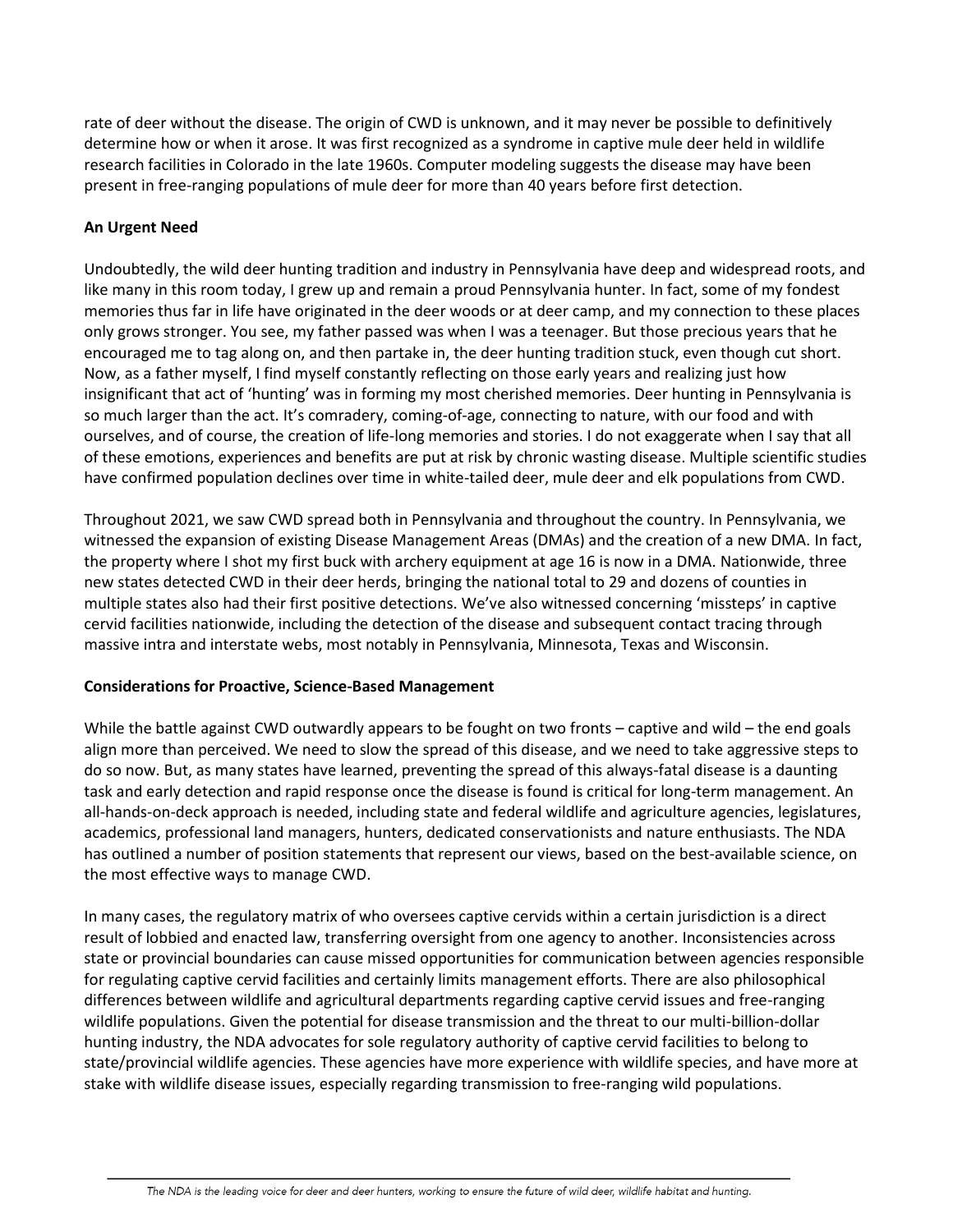Similarly, on a jurisdictional basis, the authority which oversees captive cervids may have the ability to classify them as either "wildlife" or "livestock," and as of late, there have been more deliberate efforts from specialinterest groups to move captive cervids from the wildlife to livestock category. The problem is this inconsistency across state or provincial boundaries possibly creates missed opportunities for communication among agencies controlling and regulating captive cervid facilities and certainly limits management efforts. There are also philosophical differences between wildlife and agricultural departments regarding captive cervid issues and freeranging wildlife populations, and when a public-trust resource like whitetails is legally considered livestock, ultimately control moves to the latter. Given the potential for disease transmission and the threat to our multibillion-dollar hunting industry, NDA advocates for captive cervids to be categorized as wildlife so they are protected under the Federal Lacey Act of 1900 and the North American Model of Wildlife Conservation.

While there remains much to learn about CWD, we do know that moving deer and other cervids, dead or alive, can facilitate the disease's spread, including the transport of carcasses by hunters who can't be immediately sure if their deer is infected. CWD spreads the fastest and the furthest when carried in a vehicle, and that's something that all deer managers and hunters should be concerned about. Certain parts of deer carcasses (most notably the brain, spinal cord, lymph nodes, eyes, and tonsils) may be contaminated with prions that cause CWD. Thus, most states have adopted regulations restricting the transport of whole cervid carcasses or carcass parts harvested outside the state or in known CWD areas within the state. Viscera, bones, skull, and other scrap/waste material should be left at the kill site for animals processed (deboned) in the field. Disposal of waste from cervids processed by meat processors, taxidermists or at home should be in an approved landfill that accepts these materials to minimize the risk of CWD spread. The NDA supports state and provincial regulations that restrict the transport of cervid carcass parts into the state and from known CWD areas within the state, and we engage in numerous outreach and education opportunities every year to help inform hunters about the importance of knowing these regulations prior to heading afield and following these regulations after a successful hunt. We also support regulations or recommendations for disposal of waste from cervid carcasses by methods deemed safe or low-risk.

Deer farming or cervid propagation is the raising of native or exotic cervid species for pleasure or commercial production of antlers, venison, breeding stock, semen, or other salable parts. Cervid propagation has grown rapidly in North America over the past few decades. About 40 states and several Canadian Provinces permit cervid propagation, although regulations vary. Captively propagated cervids in North America include fallow deer, red deer, white-tailed deer, elk, sika deer, and axis deer. Because of the potential negative effects, several states and some Canadian provinces have banned this practice. The most common concern is the introduction of novel diseases, such as CWD, from captive cervids to native wildlife and domestic livestock. The NDA opposes captive propagation of deer and other cervids and especially opposes the movement of live cervids from one facility to another. Certainly, this past year has shown that the movement of captive cervids from one facility to another can and does advance the spread of CWD.

Certainly, translocation of cervids for restoration purposes has been a successful strategy in North America that gained widespread public approval. However, the need for restoration has passed and most agency restoration programs have been abandoned or continue as a result of political motivations. The current trapping and translocation of cervids to increase populations for hunting, provide trophy animals for canned hunts, or to alter the genetic characteristics of a herd raises ethical questions and the significant potential for disease transmission. These issues are also relevant to movements of other cervid species that could potentially harbor CWD. For these reasons, and the reasons stated previously, the NDA opposes all movements of live cervids, by private individuals or wildlife agencies, until a reliable and practical live-animal test exists.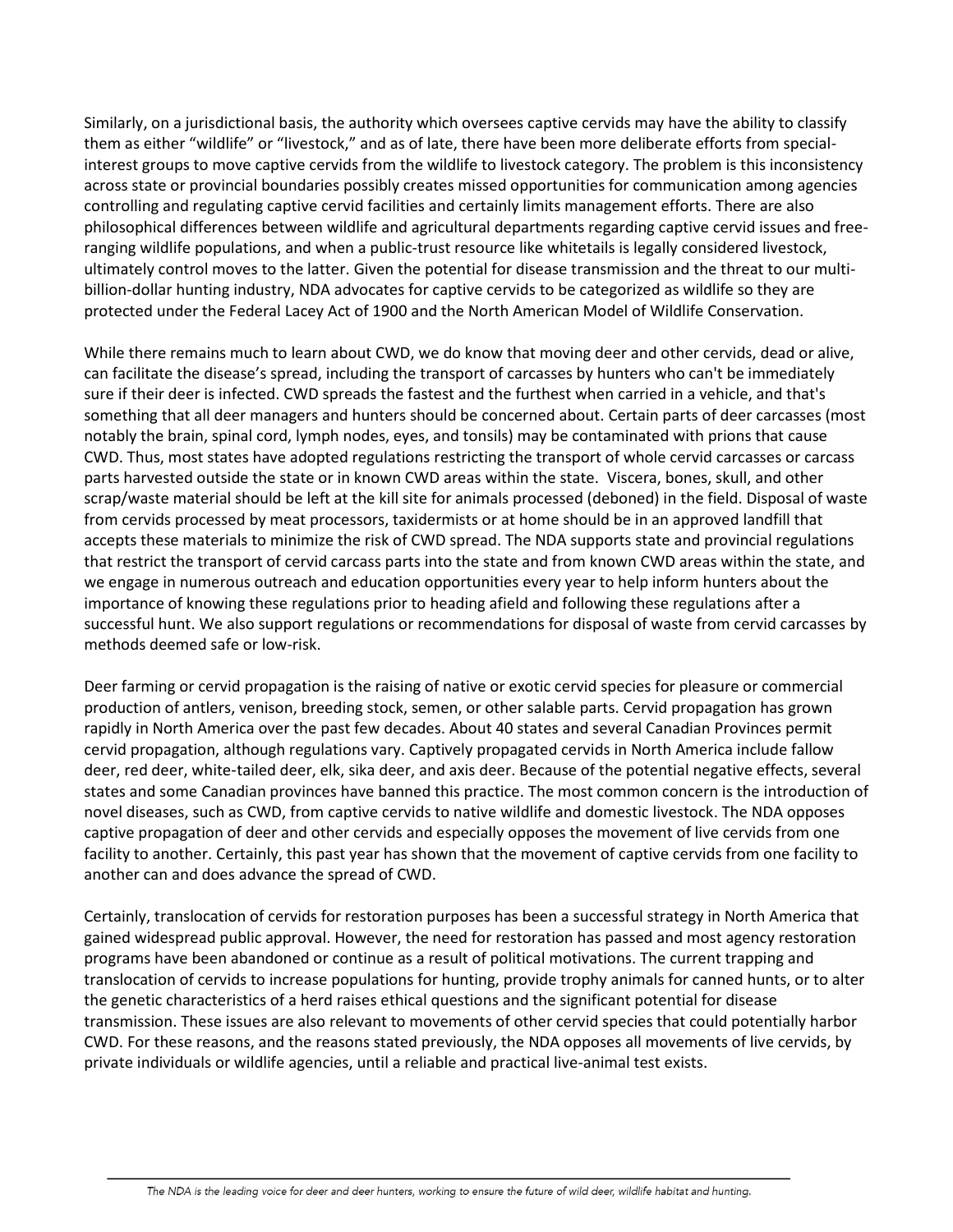Sharpshooting, or 'targeted removal', is the procedure of removing deer from an area to monitor disease prevalence rate and spread, to enable research, and/or to expedite the local reduction of deer density in a quick fashion. These are not "deer eradication" efforts; too many hunters see these techniques collectively as an attempt to remove all deer from their hunting area. When CWD is confirmed in an area, it is vital to determine the prevalence rate and distribution. Targeted removal allows a wildlife agency to determine whether the disease is likely new to the area and only found in a small number of deer or has likely been in the area for several years and has already impacted a much larger percentage of the deer herd. Knowing this is important, and it identifies the next best step to fight the disease. Targeted removal can help reduce spread of CWD and/or keep it at a low prevalence rate as demonstrated by the Illinois CWD Surveillance and Management Program. This is because strategic removal from a known CWD area increases the odds of removing additional CWDpositive deer. Research from Wisconsin shows adult does are 10 times more likely to be CWD-positive if they have a CWD-positive relative nearby. Thus, concentrating population reduction efforts in areas known to contain CWD-positive deer is a sound strategy to slow the increase in prevalence rate and spread across the landscape. The NDA supports the use of targeted-removal strategies in CWD management. We encourage that hunter harvest be used in CWD population reductions to the greatest extent possible and that agencies provide educational information on its benefits. Sharpshooting should be conducted on private lands only with permission of the landowner, and all collected deer should be tested and those with results of "Not Detected" should be processed and donated to charity. Public acceptance will be necessary for these programs to be successful.

Finally, the Association of Fish and Wildlife Agencies (AFWA) has outlined best management practices (BMPs) for prevention, surveillance, and management of CWD. AFWA notes that state success in managing CWD relies on a robust and adaptable surveillance strategy to detect CWD as early as possible, when prevalence rates are low and seeding of the environment is minimal. This strategy should include a variety of sampling methods, including targeted removal and sampling of suspect populations and widespread testing of hunter harvested deer. Sampling of hunter harvested deer and other cervids provides the most common and efficient use of existing resources and management strategies, and hunter harvest sampling is the most efficient passive sampling method for estimating prevalence of CWD in a population. The Pennsylvania Game Commission has subscribed to many of AFWA's BMPs

## **Conservation Implications**

Beyond the science and administrative aspects of CWD, it is creating significant challenges for the future of deer hunting, and broad wildlife conservation. According to the U.S. Fish and Wildlife Service's most recent survey (2016), approximately 80 percent of all hunters pursue big game, and about 70 percent hunt deer. Deer hunting alone generates almost \$40 billion to the U.S. economy each year, and it represents nearly 60 percent of total hunting expenditures.

State wildlife agencies are primarily funded by the sale of hunting licenses and revenue generated from the Federal Aid in Wildlife Restoration Act, commonly referred to as the Pittman-Robertson Act. Therefore, deer hunters are carrying the financial burden for managing all wildlife. From 2011 to 2016, the U.S. Fish and Wildlife Service reports that hunting participation declined by 2.2 million, bringing the total number of hunters down to just 11.5 million. More specifically, big game hunting participation dropped by approximately 20 percent, and there is little doubt that CWD has impacted the decision of many to quit hunting deer. From an industry perspective over the same time period, hunting related expenditures were reported to have dropped nearly 30 percent. It is easy to see what a decline in deer hunter numbers would mean for overall wildlife conservation, including management of at-risk species. While hunting licenses sales and outdoor recreation, more generally,